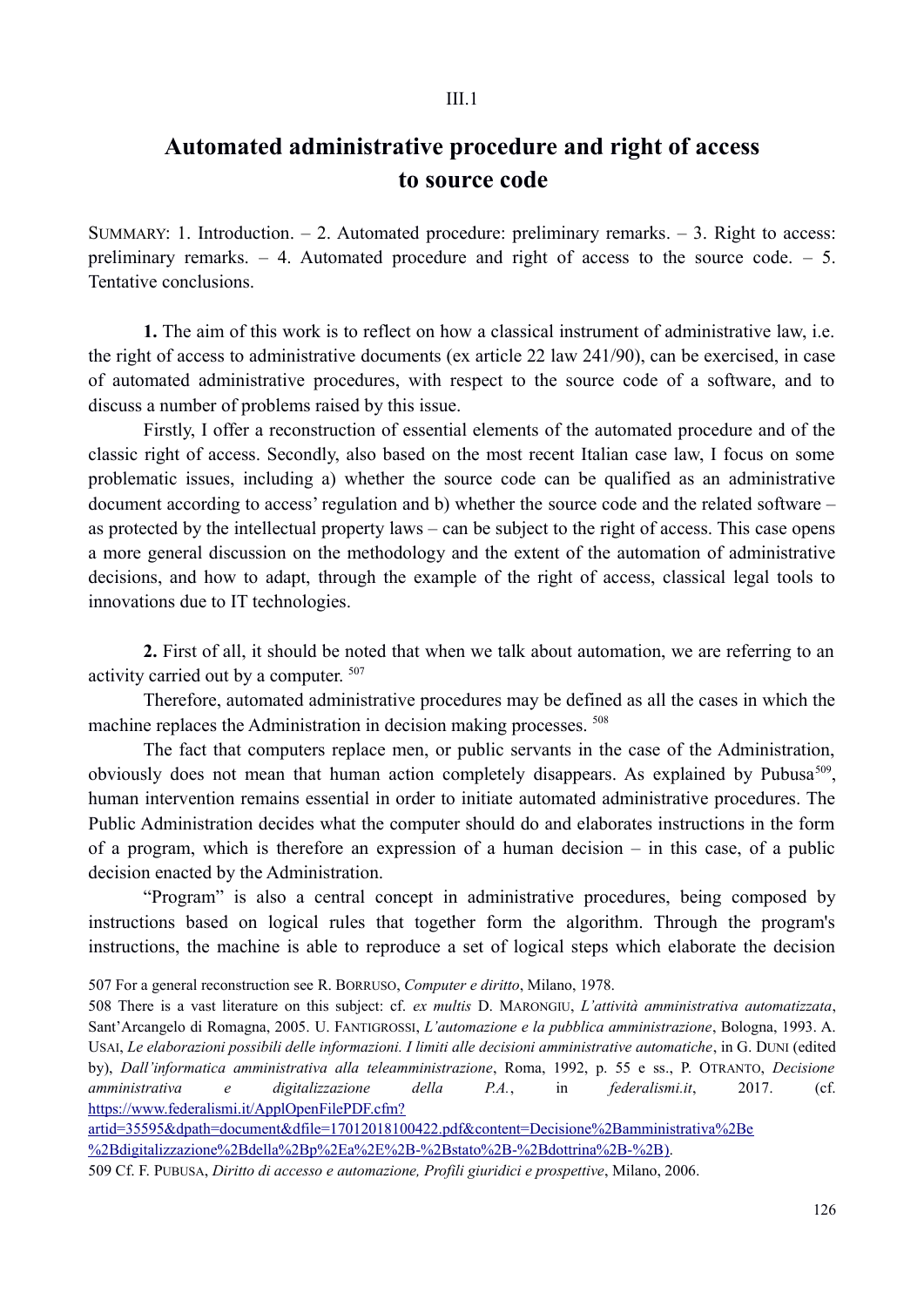(based on data already provided, *inputs*). We can already observe that the most complex issue consists in translating the law into an algorithm, since the "will" determining an administrative decision or a legal rule has to be both completely and correctly represented to be lawful. <sup>510</sup>

When debating the possibility of automating the administrative activity, we might first consider that the operation is not so hard. One could think that the automation of the administrative activity is anything different from an 'automatic' application of the law, the latter being the application of an abstract norm to a concrete case. Being 'automatic', this operation could easily be carried out by a program realized for that purpose (a series of inputs, which are elaborated according to the rules of the programme, should be provided to the machine).

As a matter of fact, it is a much more complex operation, requiring some specific precautions for the following reasons: firstly, because the law should always be interpreted<sup>511</sup>; secondly, because the relationship between law and administrative activity, and, ultimately, between the principle of legality and administrative action, is not clear cut. Indeed, the law can regulate the activity of the administration according to a principle of substantial legality and, thus, limit the options of the available political decisions of the Administration. On the contrary, the law could also allow leeway for the Administration and thus a margin of discretion in the discipline of the concrete case according to a principle of formal legality. In this second scenario, constituting an example of discretionary activity of the Administration, the latter has to make an assessment and balance involved interests. Of course, different possible outcomes could be reached in carrying this activity. Nevertheless, in case of administrative discretionary activity, there is the assumption that the Administration is in the best position to effectively assess and pursue the public interest. It follows that the automation of discretionary administrative activity is challenging: while the identification of public and private interests and the resulting various solutions could be performed by the machine, the choice of the best solution for the concrete case should a prerogative of the human being.<sup>512</sup>

The paper argues that the automation for the entirely administrative activity subject to the principle of substantive legality is possible, but poses some difficulties in relation to the interpretation of the applicable norm or the circumstances in which a rule, even if precisely and correctly interpreted, refers to indeterminate extra-legal concepts. Therefore, we can conclude that

510 Cf. D. MARONGIU, *L'attività amministrativa automatizzata*, p. 11: «A relevant problem is how communication between legal and IT experts should take place when the software is realized, if it is necessary to identify formal procedures when public servants communicate to the programmers, to guarantee a the perfect "translation" of the natural language to the programming language» (translation mine) [«una problematica posta in evidenza è come debba avvenire la comunicazione fra giuristi e tecnici informatici al momento dell'ideazione del *software*, se cioè occorra individuare procedura formali nel momento in cui i funzionari comunicano ai programmatori le determinazioni che dovranno essere assunte mediante automazione, a garanzia della perfetta "traduzione" del linguaggio naturale al linguaggio di programmazione»].

511 Cf. F. PUBUSA, *Diritto di accesso e automazione, Profili giuridici e prospettive*, cit. p. 139 ss. For a general reconstruction see G. SARTOR, *Le applicazioni giuridiche dell'intelligenza artificiale,* Milano, 1990.

512 In this paper we decided not to take into consideration evolution of the AI in reproducing human reasoning. See *ex* multis F. AMIGONI, V. SCHIAFFONATI, M. SOMALVICO*, Intelligenza artificiale,* in *Enciclopedia della scienza e della tecnica*, Roma, 2008, S. CIVITARESE MATTEUCCI, L. TORCHIA, *La tecnificazione*, in L. FERRARA, D. SORACE, *A 150 anni dall'unificazione amministrativa italiana.* vol. IV, , in *Inf. Dir*., 2008.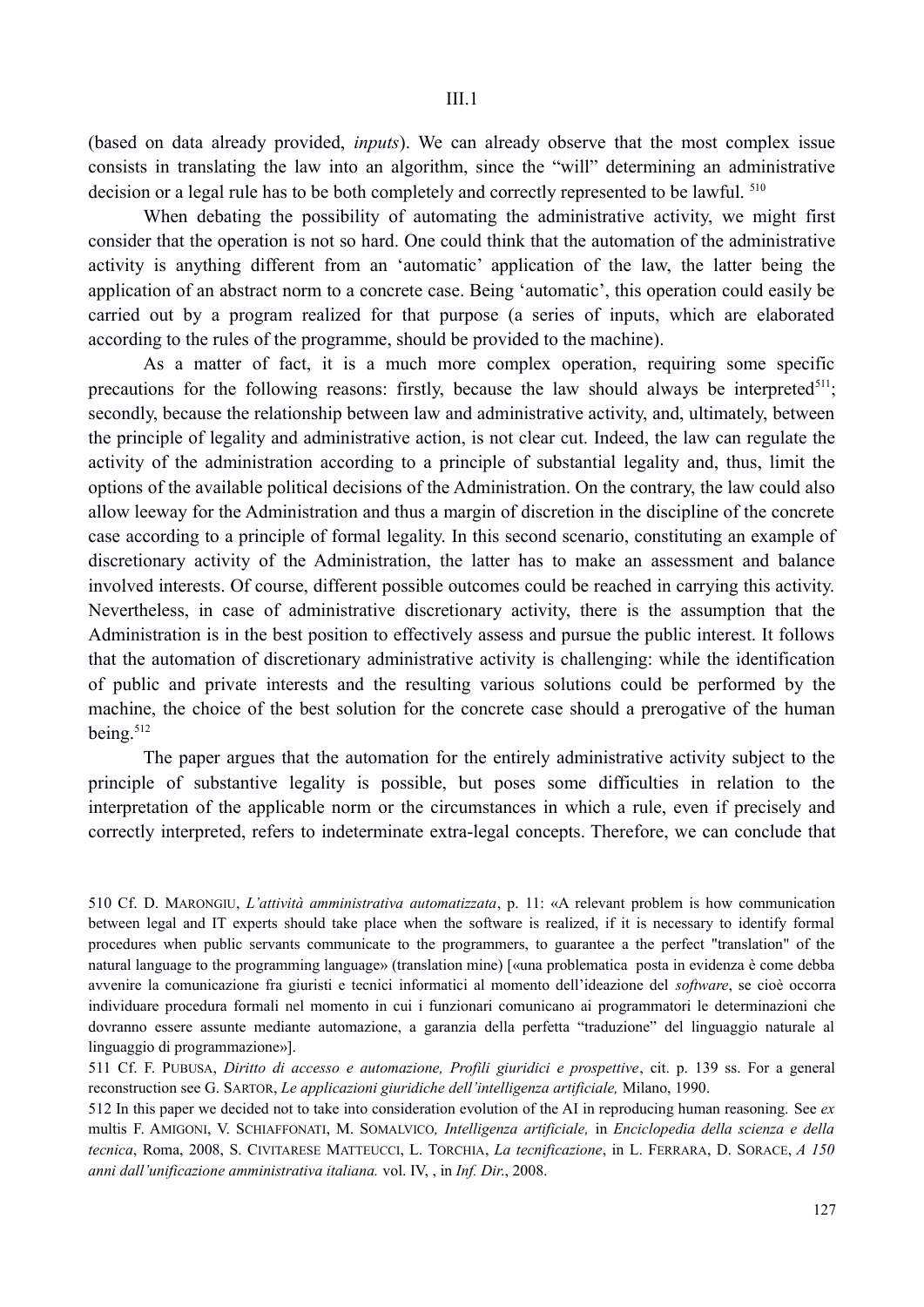there is a close link between the application of the principle of substantial legality to administrative activities and the potential for automation in administrative procedures.

**3.** It would be challenging to contain in one paper a thorough analysis of the entire set of rules governing the right of access in the Italian legal system: there is a vast literature on the subject, to which we refer.  $513$ 

For the purposes of our discussion, it is more appropriate to consider selected aspects related to the exercise of this right, especially in light of the regulation introduced by the law no 15 of the 11<sup>th</sup> February 2005.

Within the law 241 of 1990, the right of access is placed at the end of the regulation of the administrative procedure. As such, it constitutes a tool to balance the need for celerity in the administrative action and the protection of those subjective legal positions. Law 241 provides devices to exert the public function with efficiency, efficacy, and cost saving, while at the same time offering suitable tools to protect private interests, either directly or indirectly. Specifically, it offers tools that license access, both in the course and at the conclusion of the procedure, to the documentation employed by the administration to evaluate private and public interests and reach the final decision. This cognitive accessibility is achieved through the right of access. In this respect, the right of access constitutes a relevant public interest to the effect that it is enforced nation-wide on the same level. The extent to which the right of access is licensed by the Constitution still constitutes, however, a matter of dispute. Whereas its connection with article 97 is uncontroversial, scholars and case law still discuss whether the right of access can also be connected with the right of information ex art. 21, or better with article 24. The latter is also grounded on the fact that full knowledge of the administrative action is the condition and grants the effectiveness of the judicial protection.

**4.** We can assume that there is the possibility that an automated administrative decision is vitiated by 'invalidity': indeed "the invalidity of an administrative act is a consequence of the act's non-conformity compared to its legal model, to the punctual regulation of its conditions, of its procedural rules and to the effects expected with its adoption". 514

Since the early studies on the administrative automated procedures, scholars have observed that one of the main expectations arising from this new type of procedures was the potential significant reduction of invalidities of administrative acts (e.g. breach of the principle of impartial treatment). It is undeniable that this was a reasonable expectation. However, it is equally undeniable that new and unknown invalidities may occur precisely because of the automation: they could be

513 Cf. *ex multis*, L. MAZZAROLLI, *L'accesso ai documenti della Pubblica Amministrazione. Profili sostanziali*, Padova, 1998.

514 Continued: « […] The invalidity of an administrative act is a consequence of the non-conformity of the act to its legal model and to the punctual regulation of its conditions, of the effects and ways of the procedure for its adoption» (translation) [«l'invalidità di un atto amministrativo è conseguenza della non conformità dell'atto rispetto al suo modello legale ed alla regolamentazione puntuale dei suoi presupposti, dei sui effetti e dei modi di essere del procedimento previsto per la sua adozione»] Cf. A. Masucci, *Procedimento amministrativo e nuove tecnologie. Il procedimento amministrativo elettronico a istanza di parte*, Milano, 2011, p. 107.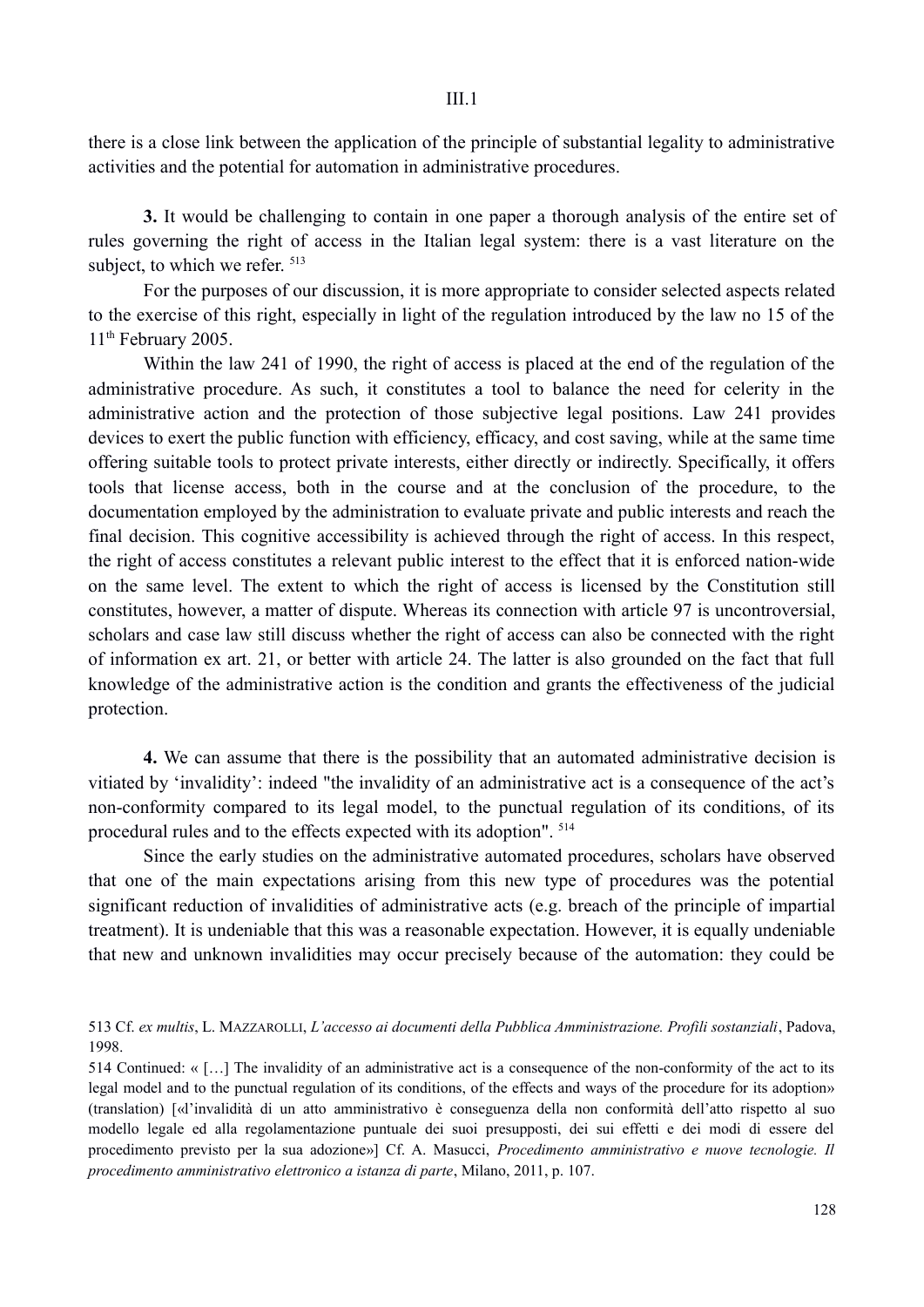related to the instructions provided by the Administration, to wrong algorithms or software operations, or to the processing of the individual automated act. 515

It is suggested that invalidities of administrative acts resulting from administrative automated procedures could be divided in two groups:

First, invalidities related to how the software's structure and operation. In this case, the invalidity would affect all acts adopted with the same program. Second, invalidities of individual automated acts.

In order to acknowledge the existence of invalidities of both traditional administrative decisions - adopted by administration employees and officials - and automated ones, it is necessary to have full knowledge of the relevant law (and therefore of instructions provided by the Administration for the program), and for the software's functioning itself.

The aim of this section is to investigate the relationship between automated procedure, right of access and the scope of the relevant judicial protection.

As a matter of fact, the right of access can be exercised for the purpose of a possible subsequent judicial protection. As a starting point, our analysis should focus on whether article 22 of the law 241/90, which provides the right to access, could apply in relation to an automated administrative procedure. Notably the question would be whether this provision could be applied to gain access to the programme used for the administrative procedure. Thus, the first issue would be what part of a programme could be accessed and whether there should be any limits attached to access.

In order to answer these questions, a case study could provide useful insights. Back in 2016, the Italian Ministry of Education, University and Research (MIUR) decided to instruct a private company to elaborate a ranking to determine the location on the national territory of newlyrecruited teachers. Consequently, teachers were asked to fill in an online application according to the methods indicated in the order 241/2016, which identifies rules concerning the mobility of teaching staff for the 2016/2017.

A group of teachers appealed the decision of MIUR on grounds of alleged breach of the principle of fairness, and brought an action in order to have access to the source code of the software that produced the ranking. Following the request of access to the programme used by MIUR, the applicants were provided only with a generic description of the software's function but not the code itself. The Administration relied on two arguments:

515 Another interesting aspect, which goes beyond the scope of the present paper, is which kind of judicial control could be exerted on automatic decisions. see *ex multis* F. SAITTA, *Le patologie dell'atto amministrativo elettronico e il sindacato del giudice amministrativo,* in *Rivista di diritto amministrativo elettronico,* 2003, A.G. OROFINO, *La patologia dell'atto amministrativo elettronico: sindacato giurisdizionale e strumenti di tutela*, in *Foro amm*., 2002, p. 2257 e ss. See also the decision no. 152 of Consiglio di Stato, sez. VI, 7 February 1995: «the administrative act which relies on automated procedures is not different from the ordinary administrative one, and scrutiny over its validity does not differ from the general rules, which require, first, the assessment of whether the act and its effect conform to the applicable rules, and, second, whether the claimant has suffered an actual and direct damage from the alleged violation". Translation from "l'azione amministrativa che si avvalga dell'informatica non si differenzia in nessun modo da quella ordinaria, e lo schema logico - giuridico da applicare nel caso di sindacato giurisdizionale si identifica con quello generale che esige la verificazione della conformità dell'azione e dei suoi effetti alla norma che li disciplina, in relazione alla circostanziata denuncia, da parte del soggetto che invoca tale sindacato, di una lesione personale, diretta ed attuale».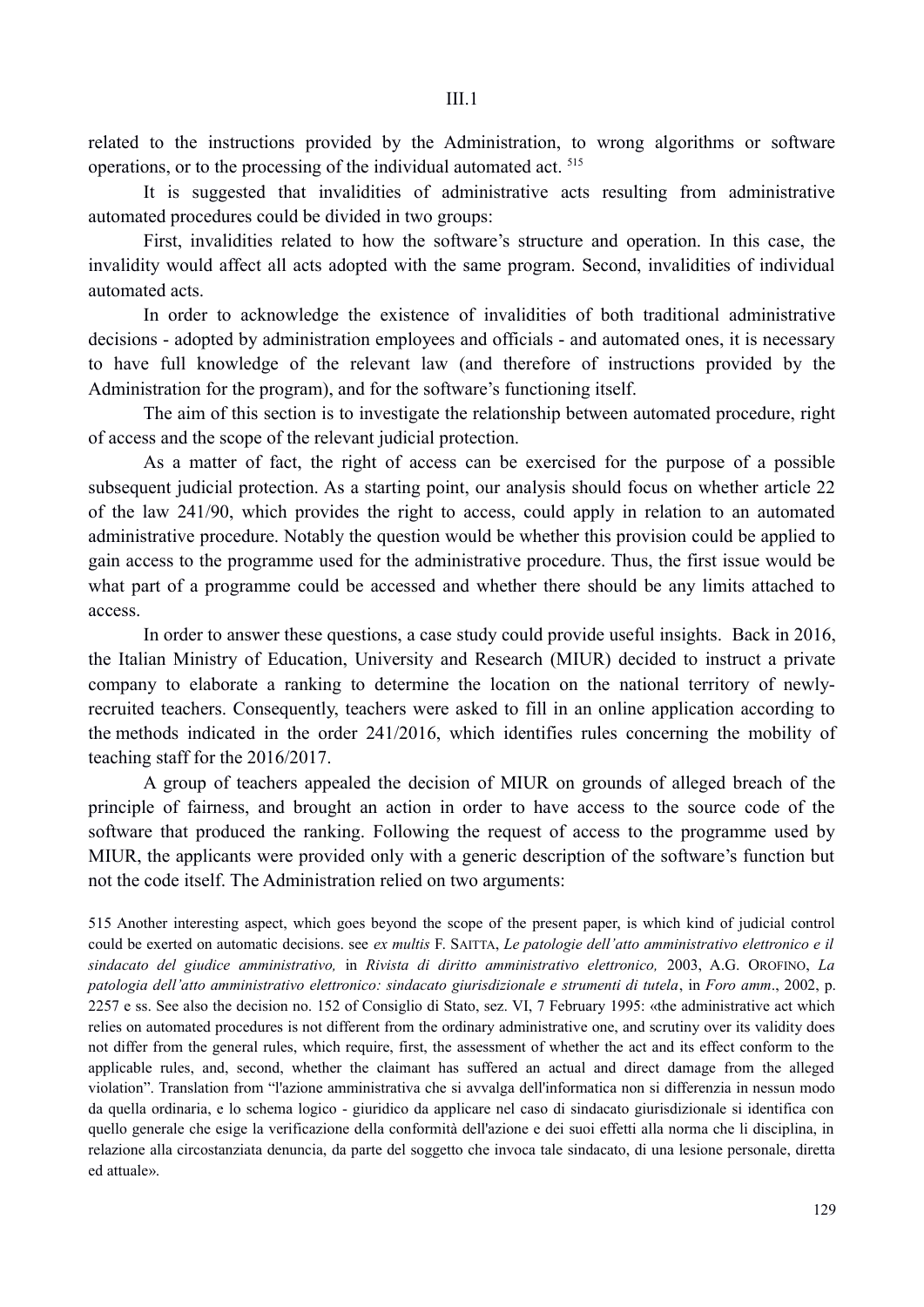a. The source code of the algorithm should not be qualified as an administrative document under article no. 22 of the law no. 241 of 1990 (d);

b. The source code and the related software constitute intellectual works and are protected by the intellectual property laws.

The first point to be addressed is whether the software can be qualified as an administrative document ex. art. 22 l. 241/90 (d). 516

As a preliminary observation, it is worth pointing out that most scholars interpret letter. d) of article 22 (as modified by the law no. 15 of the  $11<sup>th</sup>$  February 2005, see p. 2), providing for the notion of administrative document, in a considerably extensive way, in the light of the substantial administrative nature of the document rather than its origin. In fact, it is settled administrative case law that the criterion of the origin of the document itself is relative and can be rebutted. The only relevant fact is whether the document concerns an activity of public interest. Thus, also private law acts can be qualified as administrative when they pursue the public interest.

It is the *ratio* of the law (article 22) that must be investigated to identify its extensive scope: the aim is to make knowable every act that made a contribution to form the will of the administration (it is not surprising therefore that exclusion's cases from the right of access are specific disciplined by article 24 of law 241/1990).

Some scholars and the established case law<sup>517</sup> therefore consider relevant the document due to the information it contains. To this effect, the document would be the object of access because it is the only reliable instrument (compared to others, e.g. to an oral will expressed by a public servant) to verify the information held by the Administration.

In the light of the above, the following question arises: is legitimate the request of access to the source code of the software used by the Administration?

Many objections could be raised to an affirmative answer: first of all, the software, due to its nature, is not intelligible by the public servant, nor directly elaborated by him. Moreover, it may be argued that the Administration adopts ex ante its decisions, and, therefore, that the software plays an auxiliary role, merely reproducing the will of the Administration.

Nevertheless, two considerations should be carefully analysed: Firstly, it is through the software that the content of the decision is realized and subsequently applied. It cannot be considered a mere execution, since the software performs those passages which previously were responsibility of the public servant. Secondly, the discretionary choice of the Public Administration to employ innovative instruments (in this case, the choice to use a software to manage a procedure) cannot result in a limit and should not place obstacles to the accessibility of the administrative act or of the procedure used.

516 Cf. l. d) art. 22 l. 241/90: «For "administrative document", any graphic, photographic or electromagnetic representation or any other form of the content of acts, including internal acts or acts not related to a specific administrative procedure, held by a public administration and concerning activities of public interest, regardless of the public or private nature of their substantial discipline» (translation mine) [«per "documento amministrativo", ogni rappresentazione grafica, fotocinematografica, elettromagnetica o di qualunque altra specie del contenuto di atti, anche interni o non relativi ad uno specifico procedimento, detenuti da una pubblica amministrazione e concernenti attività di pubblico interesse, indipendentemente dalla natura pubblicistica o privatistica della loro disciplina sostanziale»].

517 See G. TARANTINI, *Pubblicità degli atti e diritto di accesso*, in B. CAVALLO (edited by), *procedimento amministrativo e diritto di accesso*, Napoli, 1993. G. ARENA, *l'accesso ai documenti amministrativi*, Bologna, 1991.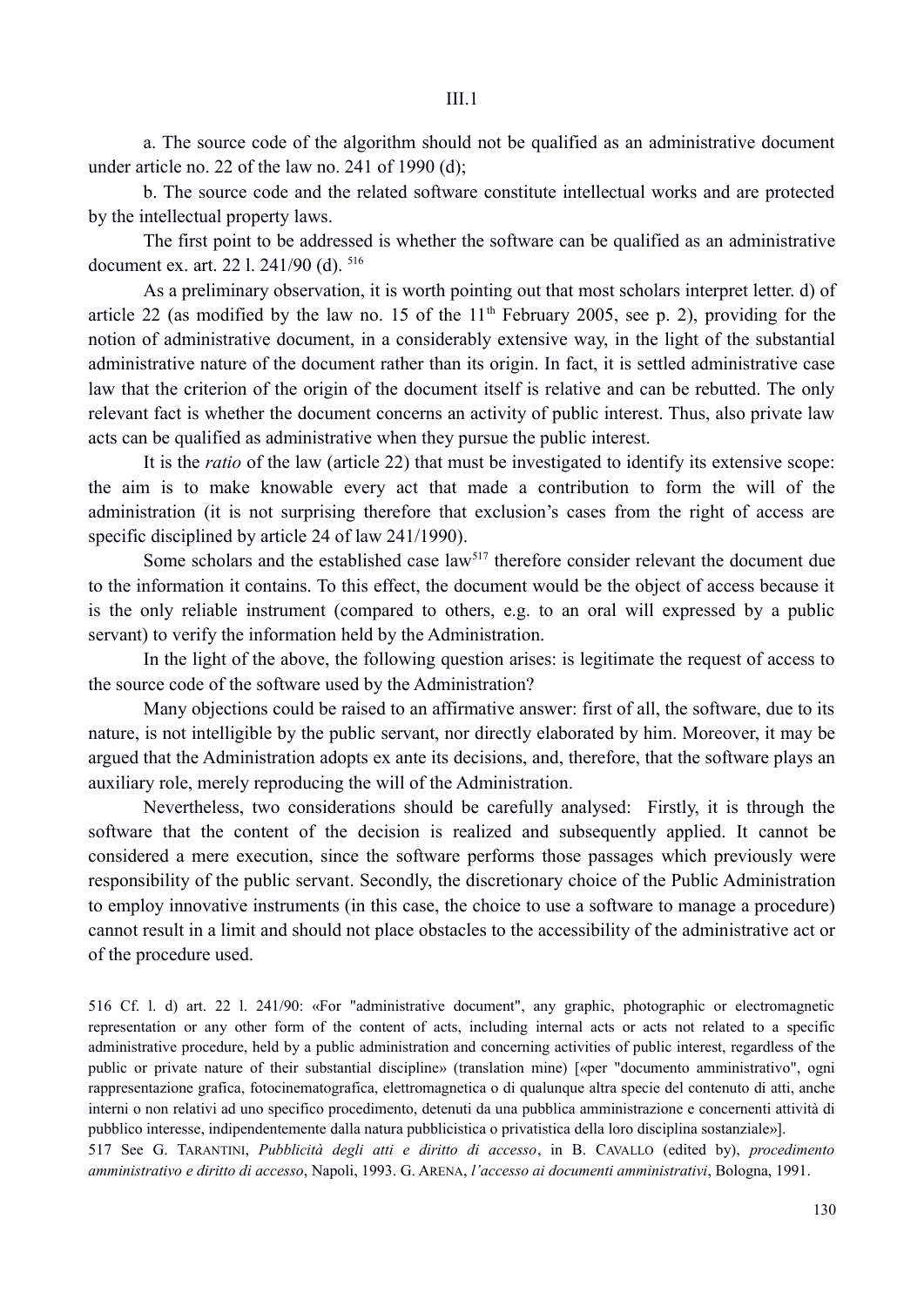When examining the highlighted questions in relation to the MIUR case, the administrative court (Tar Lazio, III-bis section) has held, first, that the source code of the software used by the MIUR could be qualified as an "administrative document" under l. d) art. 22 l. 241/90. <sup>518</sup>

A second problematic issue raised by the Administration is related to the protection of the intellectual property of the software. This matter can open a more general discussion about the possibility for the Public Administration of choosing open source software or specifically produced by the Administration.

Leaving aside the question of why the Administration has chosen - legitimately or not - to resort to a company in order to implement the software, the matter remains as to whether the right of access can be denied due to the protection of the copyright of an intellectual work (we assume that the software integrates the requirements of creativity and originality that allow the IP protection).

The applicable provision in this context is article 24 of of law 241/90, regulating the exemptions of the right of access.

In this respect, it is worth mentioning that the aim of copyright protection legislation is to preserve the economic advantage from the author or for the owner. Yet, the economic advantage of the author or the owner can be balanced with the interest protected by the right of access. Notably, the administrative court in the MIUR case has observed: «Neither copyright nor intellectual property preclude basic reproduction, but preclude, instead, only a reproduction which allows economic exploitation. The access does not damage the right to the exclusive economic use of the work, since there is a duty to make appropriate use of the information obtained with the access to the "document", that is exclusively a functional use to the interest claimed with the request for access. The interest is represented by the protection of the rights of the claimants, as this constitutes not only the function for which access is allowed, but, at the same time, also the limit of use of information obtained. Whoever obtains access will be directly liable to the software owner » (translation from original). $519$ 

Another ground used to justify the refusal of access by the Public Administration is article 6 of law 97/2016, where the limits to the civic access are identified, because letter c) indicates also the economic and commercial interests of a natural or legal person, including intellectual property, copyright and trade secrets. We do not have the possibility to reconstruct the civic access regulation here<sup>520</sup>: we can just observe how the constitutive differences between the so-called "documental" access ex article 22 of 241/90 and the civic access made the reference to civic access' limits made

518 Tar Lazio, sez. III-bis del 22 March 2017 no. 3769.

519 «Né il diritto di autore né la proprietà intellettuale precludono la semplice riproduzione, ma precludono, invece, al massimo, soltanto la riproduzione che consenta uno sfruttamento economico e, non essendo l'accesso lesivo di tale diritto all'uso economico esclusivo dell'opera, l'ostensione deve essere consentita nelle forme richieste da parte dell'interessato, ossia della visione e dell'estrazione di copia, fermo restando che delle informazioni ottenute dovrà essere fatto un uso appropriato, ossia esclusivamente un uso funzionale all'interesse fatto valere con l'istanza di accesso che, per espressa allegazione della parte ricorrente, è rappresentato dalla tutela dei diritti dei propri affiliati, in quanto ciò costituisce non solo la funzione per cui è consentito l'accesso stesso, ma nello stesso tempo anche il limite di utilizzo dei dati appresi, con conseguente responsabilità diretta dell'avente diritto all'accesso nei confronti del titolare del software».

520 Cf. D.U. GALETTA, *Accesso civico e trasparenza della Pubblica Amministrazione alla luce delle (previste) modifiche alle disposizioni del D. Lgs. n. 33/2013*, in *federalismi.it*, 2016.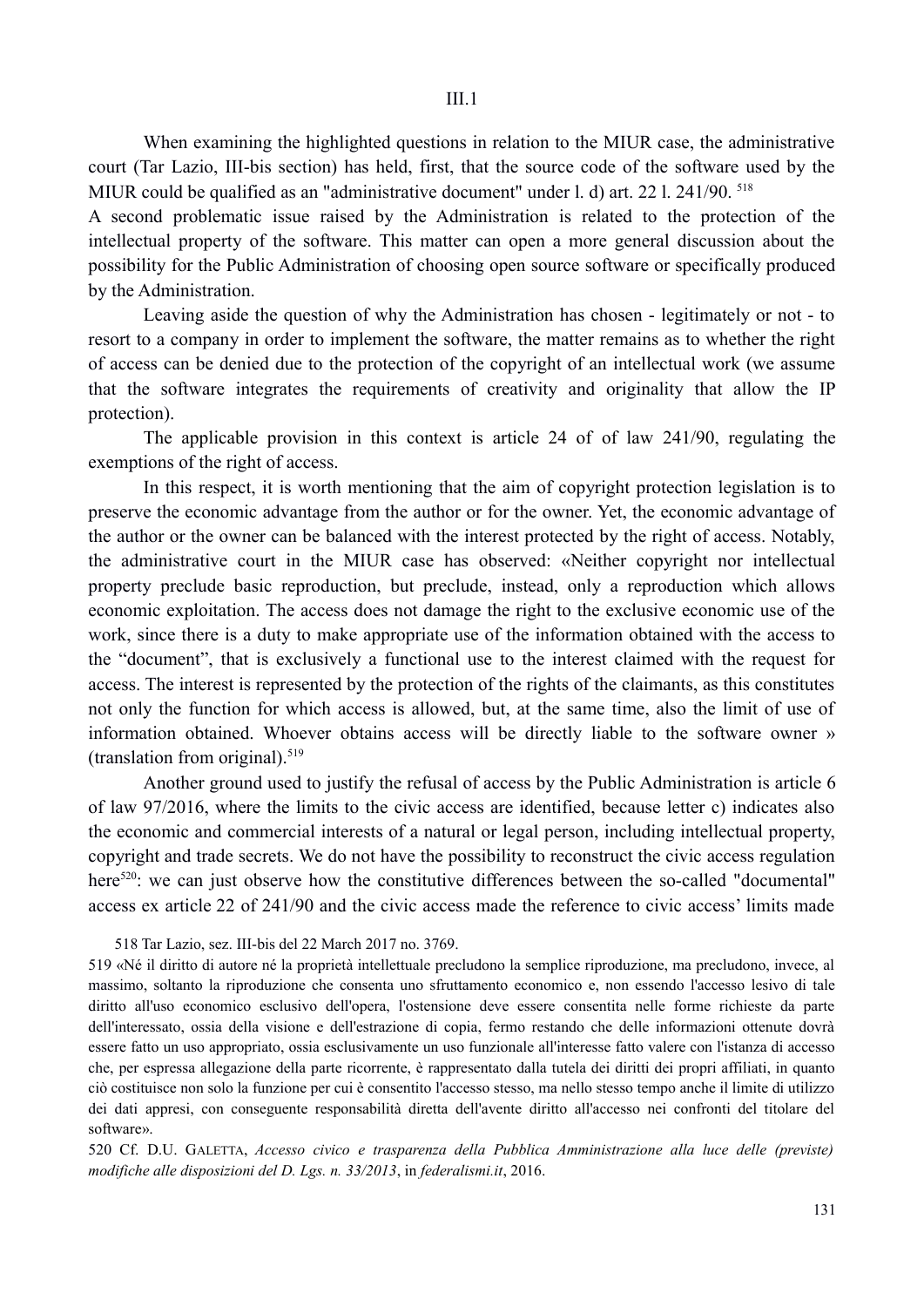by the Administration ineffective: indeed, in classical access – as seen in paragraph 2 – there is a direct interest in protecting a qualified legal position, which could justify higher knowledge.

**5.** In the MIUR case, the administrative court authorizes access to the software source code (related to the teachers' mobility procedure 2016/2017). Regardless of the solution adopted by the court and the effects<sup>521</sup> of this decision, some (tentative) conclusive remarks arise. First, it is useful to read the preliminary technical evaluation<sup>522</sup> carried out on the code after the access: it is of course a preliminary evaluation and it was made upon motion of a party (even if it raises some interesting issues on programming methods) but it suggests a central reflection. In the context of the technical evaluation, the experts assess how the way in which the code was provided does not allow to execute it and to test the functioning and it invalidates the order of extension of the court. <sup>523</sup> It could be argued that it is precisely the use of automation that makes more difficult to understand the functioning of the mobility procedure; in this way it would be carried out in fact the risk noted by the court: "the use of innovative tools by the administration for the management of its procedural activity [...] could produce a limit to the cognitive accessibility by the recipient of the act". Indeed, in our opinion, the problem does not arise in a different way when the access request is promoted towards a "classical" document. This leads to a more generic methodological consideration: instead of creating new tools in light of technological innovations, efforts should be made to adapt already existing notions.

In the second place, a comparative perspective is also required, in order to understand how other national legal systems have dealt with similar problems. Indeed, the case at hand is an excellent example of the need to assess at least the best practices on the European level (consider for instance the case of France and its regulation to access in case of automated administrative decisions). 524

521 As a result of the mobility procedure, were presented a very large number of applications.

522 The preliminary technical evaluation (June 2017) was required by claimants on the software after the delivery by the Administration.

523«It is clear that the lack of clarifications, as well as the lack of the files indicated in the code, in the database, of the files that the software uses as well as the technical specifications, configures a conduct that is not transparent, despite the order of extension by the court. These omissions irreversibly affect the possibility of a complete control on the concrete work of the algorithm and, therefore, on the way in which it has determined the positions of teachers on the national territory» (translation mine) [«È evidente che la mancanza di tali precisazioni, così come la mancanza dei file richiamati all'interno del codice, del database, dei file che il software utilizza in lettura e scrittura dei dati (non tanto nei contenuti quanto nella forma) nonché delle specifiche tecniche, configura una condotta poco trasparente, nonostante l'intervenuto ordine di ostensione dei dati e degli atti da parte del TAR, nei confronti del Ministero. Tali omissioni inficiano in maniera irreversibile la possibilita di un completo controllo sulle concrete modalita di utilizzo dell'algoritmo e, quindi, sulle modalita che hanno determinato lo spostamento degli insegnanti sul territorio nazionale»], preliminary technical evaluation of the software 4 June 2017.

524 Decret no. 2017-330, March 2017.